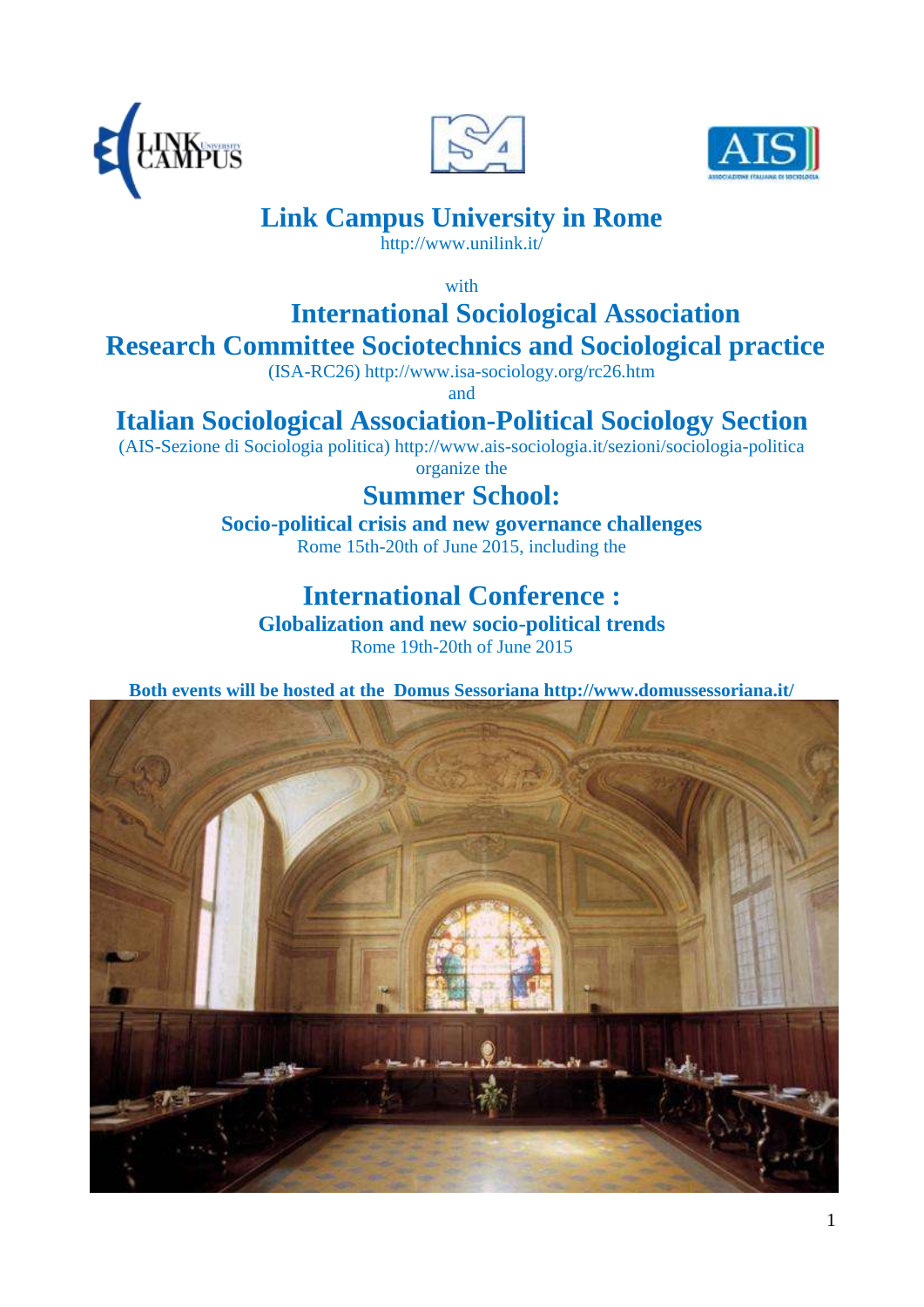### **SUMMER SCHOOL**

#### **Socio-political crisis and new governance challenges** Rome 15th-18th of June 2015

### **Presentation**

In a historic phase of liquid modernity as Bauman calls it, societies undergo through fast and continuous changes. Established ways of life, thinking, acting, are undermined by a fast moving process of globalized change forcing us to face new problems and, as it usually happens during historical phases of transition, the new coagulation of social, political, economic and democratic forms that will overcome the old ones, seems yet unclear. The economic crisis biting the average family as well as small and large enterprises goes along with a crisis of political and institutional authority in many Countries. Creating a climate of uncertainty and distrust that seems to represent a threat for the democratic fiber of these nations. Changing social, economic and productive structures entails a change in the political sphere too. Social and political scientists are registering a shift in the role of political parties, and new actors and "milieus" appear on the decision making scene on one hand while on the other, traditional mass political organizations seem no longer fit to adequately represent the needs of a fast moving globalized society.

The Summer School in **Socio-political crisis and new governance challenges** will be organized as a residential, full immersion school, completed by a two days International Conference at the end. Students and Professors from all over the world will leave together, on the same premises where classes will be taught.

The Summer School will highlight dynamics, main issues and possible outcomes of current sociopolitical trends, providing the students with the means of analysis that will help them deal with the challenges brought by a fast changing world, as future scholars, political or private sector professionals.

We welcome applications from students who have completed at least a first degree course in any of the Social Sciences fields, Master and Ph.D students, Post-Docs, as well as professionals working in public administrations, or in the political or private sector.

Seminars and conferences will be held in English.

#### **Summer School Organization**

**Organizer and Director:** Prof. Flaminia Saccà, Università della Tuscia, President ISA RC26

#### **Scientific Committee**

**President:** Prof. Arianna Montanari, Università Sapienza di Roma, President of AIS-Sezione di Sociologia Politica

### **Vice-Presidents:**

- Prof. George Tsobanoglou (Aegean University, Greece, Vice-President of the International Sociological Association RC26 in Sociotechnics and Sociological practice)
- Prof. Nikita Pokrovski (Head of the Sociology Department, Higher School of Economics, President of the Professional Sociologists Association, Russia, Vice-President of the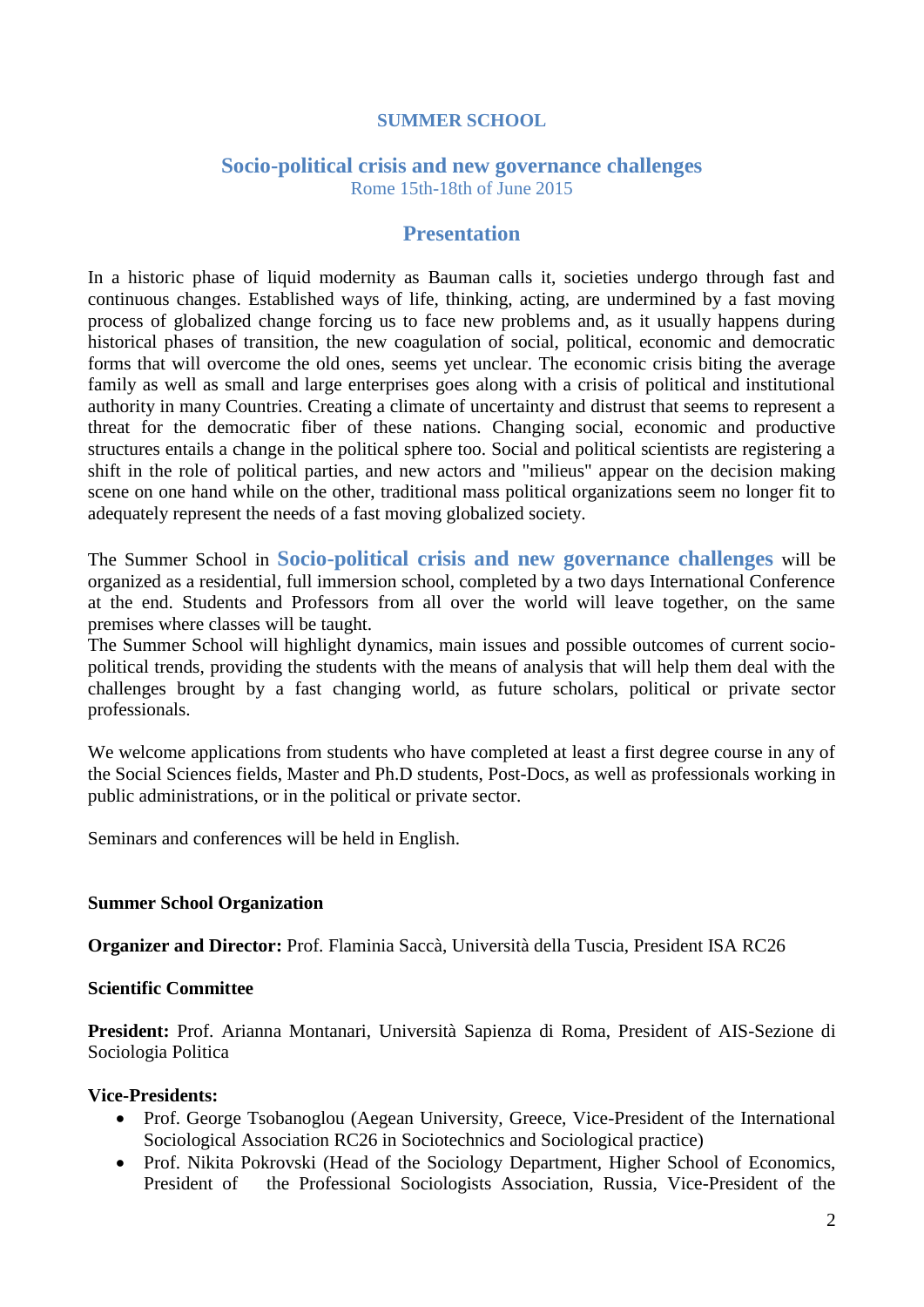International Sociological Association RC26 in Sociotechnics and Sociological practice)

### **Members**

- Prof.ssa Gloria Pirzio (Prof. Emerita, Political Sociology, Link Campus University)
- Prof. Piero Fantozzi (Università della Calabria)
- Prof. Antonio Costabile (Università della Calabria)
- Prof. Roberto Segatori (Università di Perugia)
- Prof.ssa Antonella Cammarota (Università di Messina)
- Prof. Raffaele De Mucci (LUISS)
- Prof. Carlo Ruzza (Università di Trento)
- Prof. Nataliya Velikaya (Russian State University for the Humanities, MoscOW, Russia)
- Prof. Judith Tanur (Distinguished Professor Emerita, State University of New York, Stony Brook, U.S.A.)
- Prof. George Gantzias (Aegean University)

Organizing committee secretariat: Doctor Michele Negri - Doctor Marie-Louise De Beyssac

### **Contacts:**

Dr. Pamela Iacona [p.iacona@unilink.it](mailto:p.iacona@unilink.it) Tel. **06.40400210-213-238 ISA-RC26 and AIS Members please contact:** Dr Michele Negri [michele.negri@gmail.com](mailto:michele.negri@gmail.com)

## **SUMMER SCHOOL PROGRAMME**

### **Monday 15th of June**

9.00 - 10.00 Arrival and registration

### **10.30-13.00 Opening Ceremony:**

**10.30 -11.00 Welcome and greetings from the hosting institutions**: Ing. Pasquale Russo, Director of Link Campus University, Prof. Flaminia Saccà, President of ISA RC26 and Director of the Summer School, Prof. Arianna Montanari, President of AIS-Sezione Politica

**11.00-13.00 Conference: Reforming Modernity, Min. Maria Elena Boschi**, Minister for Institutional Reforms. Discussants: Prof. Claudio Velardi (Link Campus University), Prof. Flaminia Saccà (Università della Tuscia), Prof. Arianna Montanari (Università di Roma Sapienza) 13.00-14.30 Lunch

14.30-16.30 *Political Crisis and Changes in the Political Parties,* Prof. Flaminia Saccà 16.30-17.00 Coffee break Ore 17.00-19.00 *Political Cultures and Political Changes in Russia*, Prof. Nataliya Velikaya Ore 19.00-20.30 Free Ore 20.30-22.30 Dinner

## **Tuesday 16th of June**

8.00-9.00 Breakfast 9.00-11.00 *The Social Communication and the Changing of the Public Sphere,* Prof. Nikita Pokrovski 11.00-11.30 Coffee Break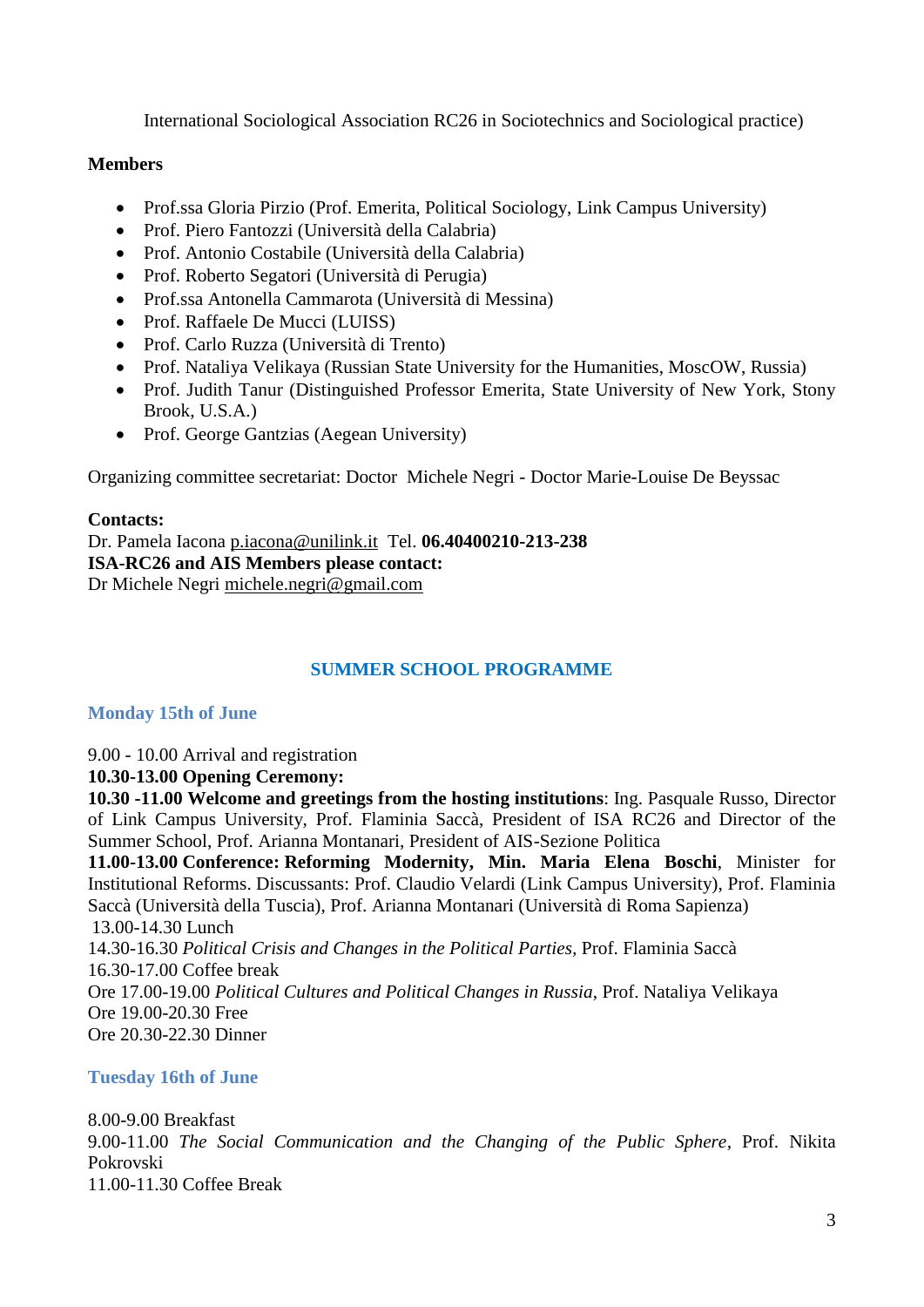11.30-13.00 *Dynamics of Russian Political Culture in European Context* , Prof. Vladimir Ilin 13.00-14.30 Lunch 14.30-16.30 *Dissociative Democracy*, Prof. Raffaele De Mucci 16.30-17.00 Coffee break 17.00-19.00 *The Survey,* Prof. Judy Tanur Ore 19.00-20.30 Free Ore 20.30-22.30 Dinner

### **Wednesday 17th of June**

8.00-9.00 Breakfast 9.00-11.00 *The Governance of Labour Crisis and New Perspectives for Europe,* Prof. George Tsobanoglou 11.00-11.30 Coffee Break 11.30-13.00 *Re-thinking Health Policies in Economical Crisis,* Prof. Antonella Cammarota and Dr. Valentina Raffa 13.00-14.30 Lunch 14.30-16.00 Free afternoon /visit to Museum 16.30-17.00 17.00-19.00 19.00-20.30 20.30-22.30 Dinner

### **Thursday 18th of June**

8.00-9.00 Breakfast 9.00-11.00 *Info-communication Power and Politics: Global control, Local Resistance*, Prof. George Gantzias Ore 11.00-11.30 Coffee Break 11.30-13.30 *National Models and Federalism in Europe*, Prof. Arianna Montanari and Lobbies and Role of the Regions in Europe Prof. Gloria Pirzio 13.30-15.30 Lunch 15.30-17.30 *The New Cleavages of European Parties*, Prof. Roberto Segatori 17.30-18.00 Coffee break 18.00-20.00 *The Role of Organized Civil Society in a Changing European State*, Prof. Carlo Ruzza 20.30-22.30 Dinner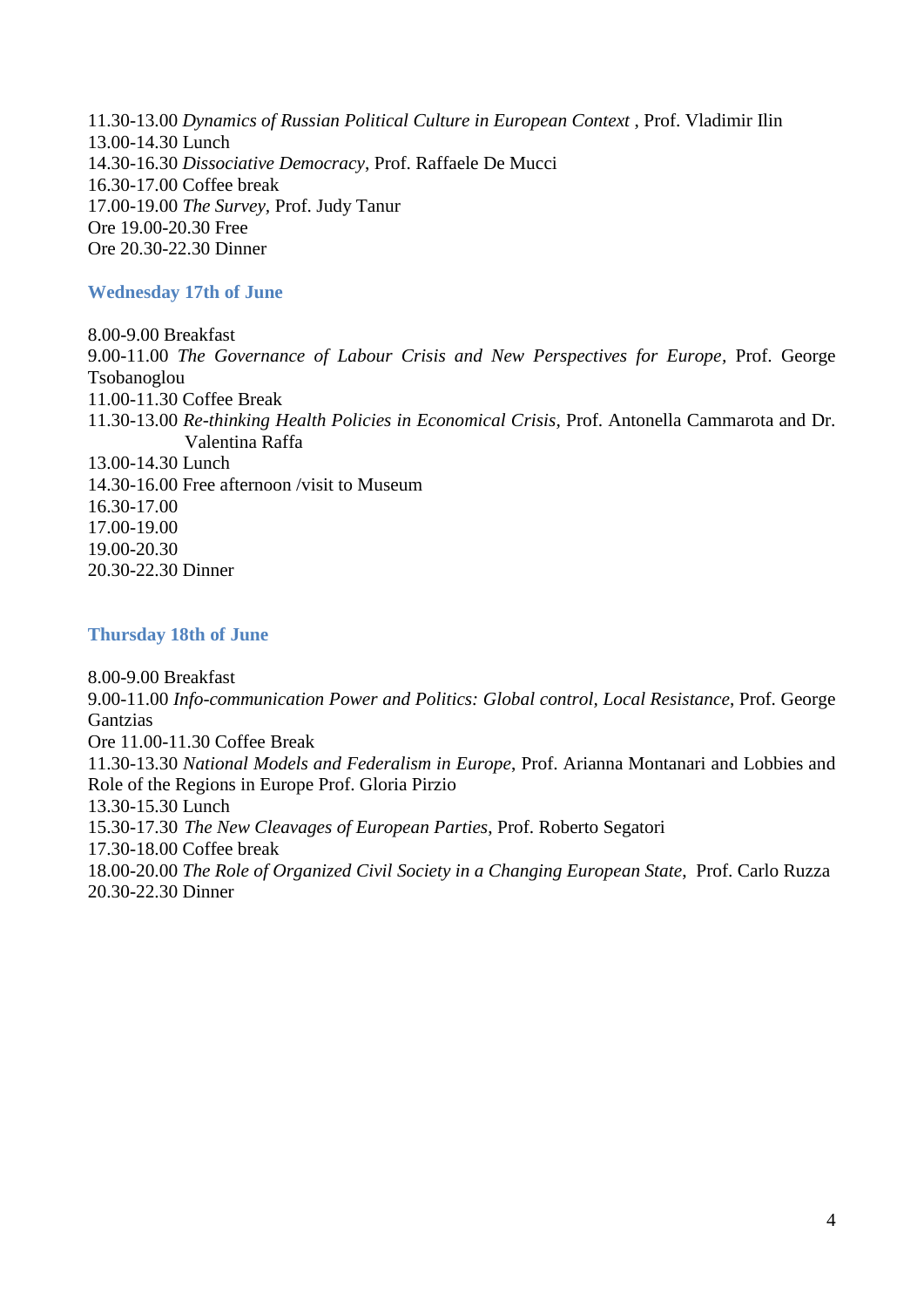





**Link Campus University in Rome**

http://www.unilink.it/

with

 **International Sociological Association Research Committee Sociotechnics and Sociological practice** (ISA-RC26) http://www.isa-sociology.org/rc26.htm

and

**Italian Sociological Association-Political Sociology Section**

(AIS-Sezione di Sociologia politica) http://www.ais-sociologia.it/sezioni/sociologia-

politica

organize the

# **INTERNATIONAL CONFERENCE**

# **Globalization and new socio-political trends**

Rome 19th-20th of June 2015 **Domus Sessoriana http://www.domussessoriana.it/**

# **Organizing Committee:**

**President:** Prof. Flaminia Saccà, Università della Tuscia, President ISA RC26

## **Scientific Committee**

**President:** Prof. Arianna Montanari, Università Sapienza di Roma, President of AIS-Sezione di Sociologia Politica

## **Vice-Presidents:**

- Prof. George Tsobanoglou (Aegean University, Greece, Vice-President of the International Sociological Association RC26 in Sociotechnics and Sociological practice)
- Prof. Nikita Pokrovski (Head of the Sociology Department, Higher School of Economics, President of the Professional Sociologists Association, Russia, Vice-President of the International Sociological Association RC26 in Sociotechnics and Sociological practice)

## **Members**

Prof.ssa Gloria Pirzio (Link Campus University)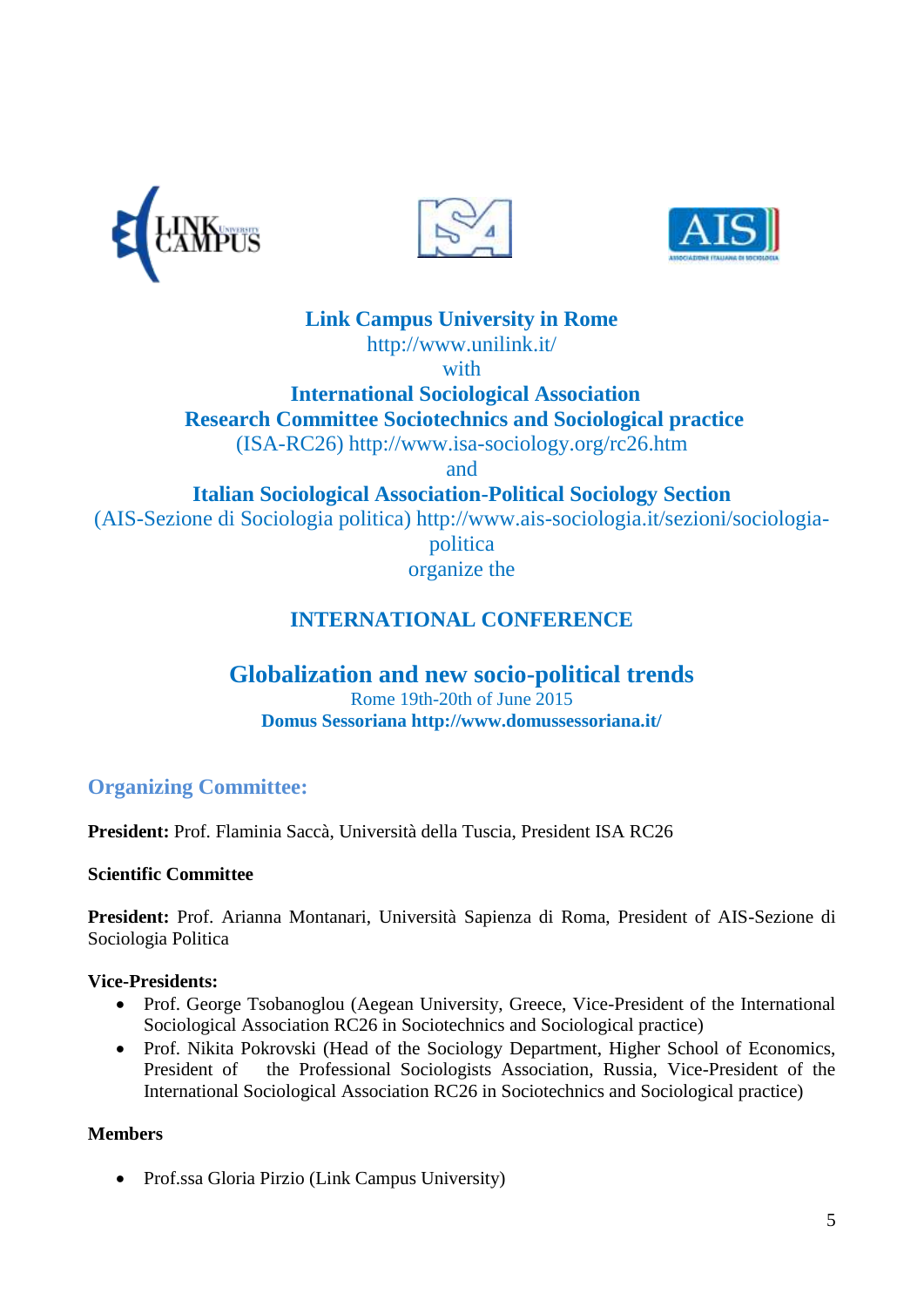- Prof. Piero Fantozzi (Università della Calabria)
- Prof. Antonio Costabile (Università della Calabria)
- Prof. Roberto Segatori (Università di Perugia)
- Prof.ssa Antonella Cammarota (Università di Messina)
- Prof. Raffaele De Mucci (LUISS)
- Prof. Carlo Ruzza (Università di Trento)
- Prof. Nataliya Velikaya (Russian State University for the Humanities, Moscow, Russia)
- Prof. Judith Tanur (Distinguished Professor Emerita, State University of New York, Stony Brook, U.S.A.)
- Prof. George Gantzias (Aegean University)

Organizing committee secretariat: Doctor Michele Negri - Doctor Marie-Louise De Beyssac

## **PROGRAMME**

### **Friday 19th of June**

09.00-10.00:Arrival and Registration

### 10.00-13.00 **OPENING CEREMONY**:

10.00-10.30 **Welcome and greetings from the hosting institutions**: Ing. Pasquale Russo, Director of Link Campus University, Prof. Flaminia Saccà, President of ISA RC26 and Director of the Summer School, Prof. Arianna Montanari, President of AIS-Sezione Politica

10.30-13.00 **Round Table Politics in Times of Crises: Globalization and New Political Trends** Matteo Orfini (Member of Parliament and President of the Italian Democratic Party), Marcello Pittella (Governor of the Basilicata Region, Democratic Party), Deborah Bergamini (Member of Parliament and head of the communication department - Forza Italia Party), Angelo Tofalo (Member of Parliament, M5S) - Co-chaired by Professors Arianna Montanari and Flaminia Saccà

13.30-15.00 Lunch

15.00-17.00 **SESSION 1 POLITICS AND THE CHANGING SOCIETY** (co-chaired by Professors Flaminia Saccà and Gloria Pirzio)

*1. Political Crisis, Changing models of Parties Organizations and their Impact on the Public Sphere FLAMINIA SACCÀ*

2. *Russian Society at the Crossroads of Civilizations: Between Catch-up Modernization and Seeking for the Own Path VLADIMIR ILIN*

*3. Looking for New Visions of Society ROBERTO SEGATORI*

*4. New Populism and Hybrid Regimes MANUEL ANSELMI*

*5. In the Name of the people? The Politicization of the Anti-establishment Sentiment Populist Leaders LORENZO VIVIANI*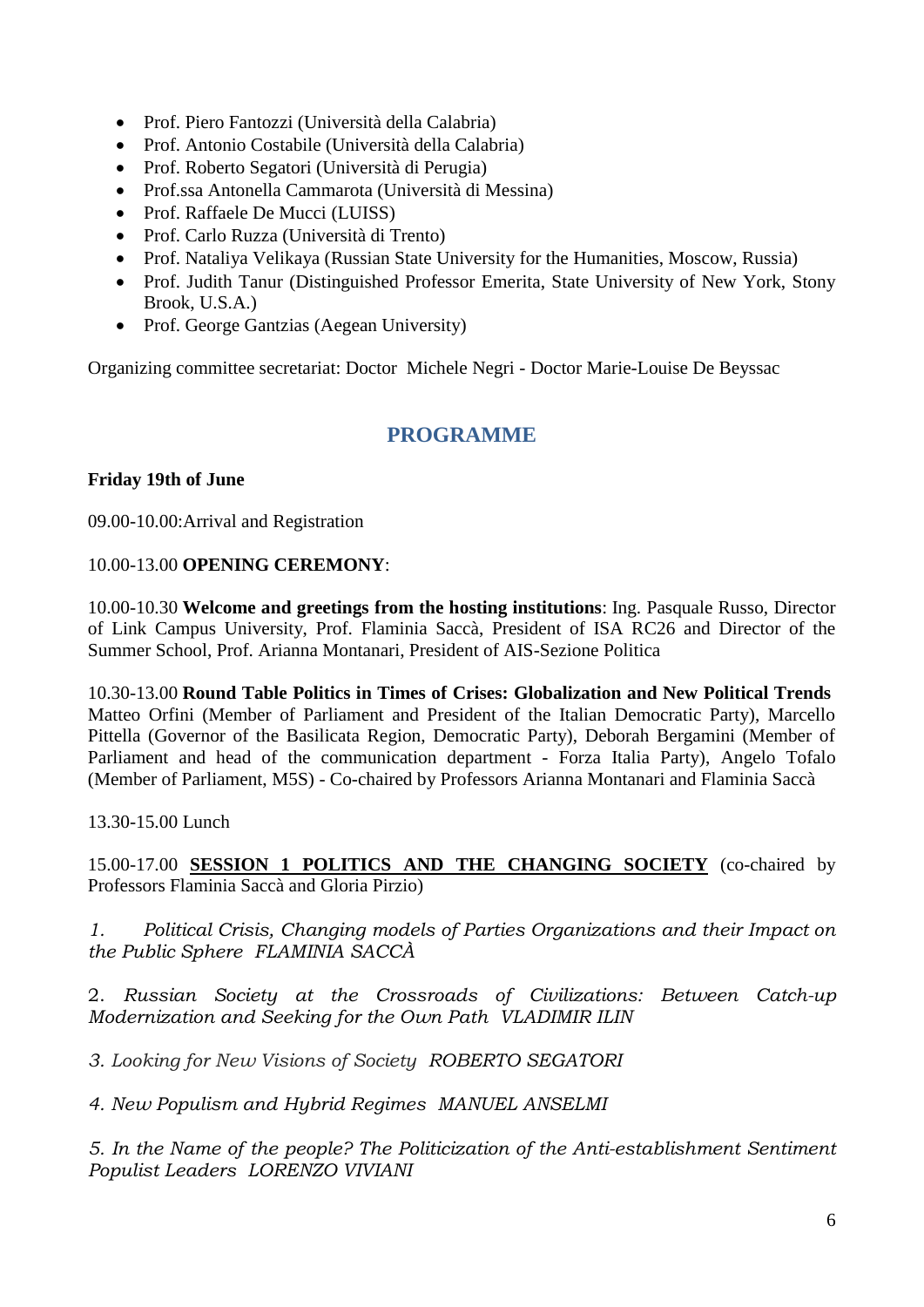*6. The Impact of the 2008 Financial Crisis and its Aftermaths on Organized Civil Society in Member States and at EU level* CARLO RUZZA

7. *Politics and Human Rights: a Project to End Violence Against Children* GERTRUD LENZER

### **FRIDAY 19TH OF JUNE** 17.30 -19.30

**SESSION 2 NEW CHALLENGES FOR DEMOCRATIC GOVERNANCE** (co-chaired by Professors George Tsobanoglou and Nikita Pokrovsky)

*1. Governing the Commons: Innovations in Social Entrepreneurship to Combat the Social Crisis Divisions GEORGE TSOBANOGLOU*

*2. Causes and Consequences of the New Urban Poverty in Greece: Debating the Governance of Social Policies DIONYSSIS BALOURDOS*

*3. Info-Communication Politics and Culture: The Greek Elections Portal 2000-2015 GEORGE GANTZIAS*

*4. Cohesion and Cooperation Among New Rural/Dacha Dwellers in the North of Russia: the Case of the Reverse Migration from the Megapolis as a Long-Term Trend NIKITA POKROVSKY*

*5. De-ideologizing Western Social Organization JOACHIM K.H.W. SCHMIDT*

 *Posters (5 minutes oral presentation)*

- *1. Reflexive Modernization and Practices of Garbage Utilization ALENA BARANOVA*
- *2. Information Technology and Globalization INNA KRIVCHENKO*
- *3. Second-life Games as a Simulator of Civil Society ALEXANDRA PUZYREVA*

20.30-22.30 Dinner

### **SATURDAY 20TH OF JUNE**

08.00-9.00 Breakfast 09.00-11.00 **SESSION 3 CIVIC SOCIETY, NEW MOVEMENTS AND NEW FORMS OF PARTICIPATION** (co-chaired by Professors Arianna Montanari and Rosanna Sampugnaro)

*1. The European Commission's Narrative on Good Governance, VANESSA BILANCETTI* 

*2. Between Post-materialism and Populism: The Political Culture of Five Star Movement Activists ANTONIO PUTINI*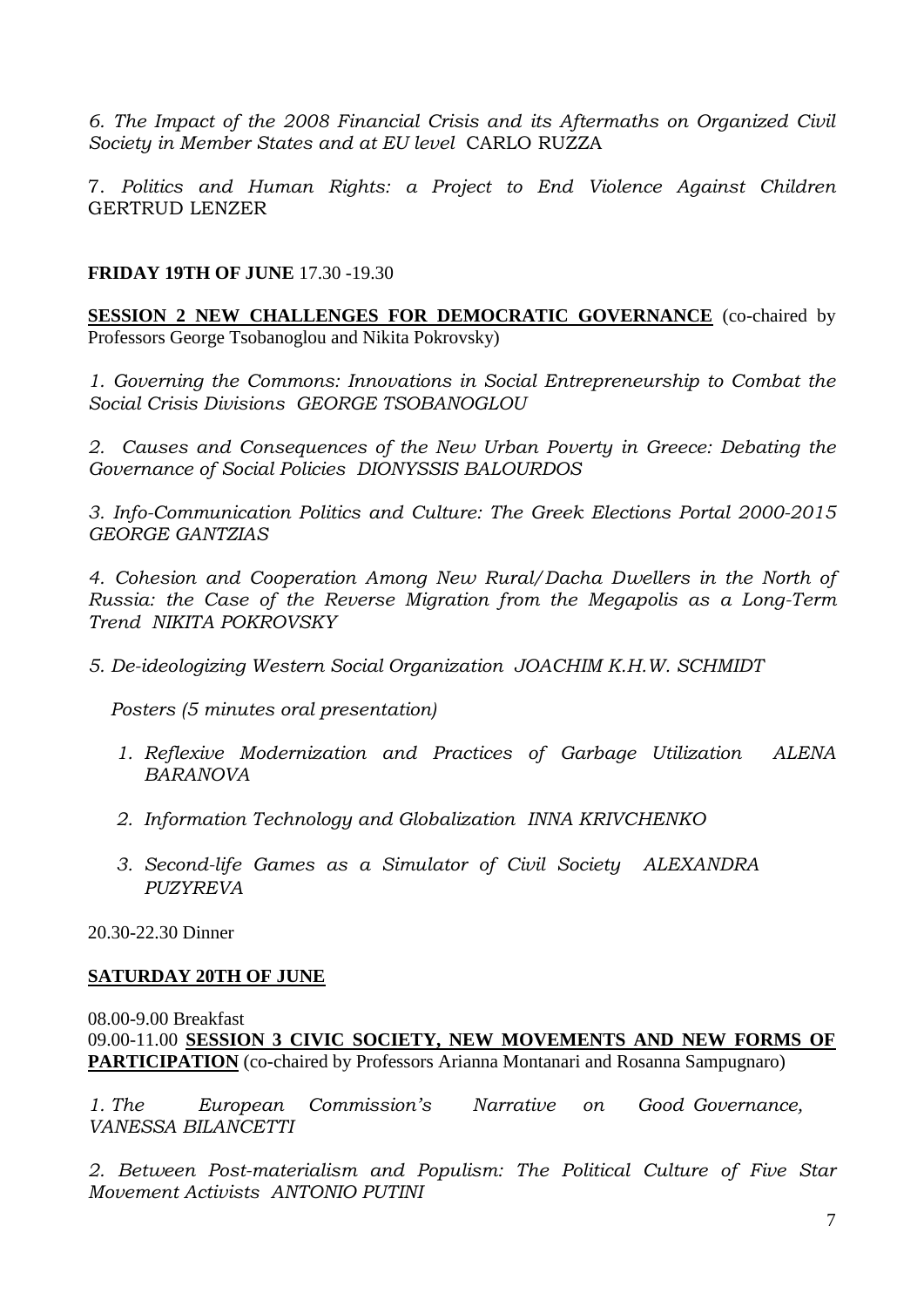*3. Associations, Organizations and Informal Groups Involved in Security Policies: Traditional and Emerging Forms of Civic Participation in Italy MICHELE NEGRI*

*4. Can the Emergence of the Civil Society in Greece Substitute the Lack of Confidence in Representative Institutions and Contribute to a Better Quality of Democracy and Governance in a Period of Crisis? NIKOS SARRIS*

5. *Looking at Indigenous Cultures for Rethinking New Forms of Participation in Occident VALENTINA RAFFA*

*6. Economic, Political, and Constitutional Crises: Constitutional Resistance from Below Against the Grande Riforma in Italy* PAUL BLOKKER

*7*. *To Convince People, You Must Include People: Electoral Campaigns According to political partnership model ROSSANNA SAMPUGNARO*

*8. The Common Goods in the Italian Social Movements MASSIMILIANO RUZZEDDU*

## **SATURDAY 20TH OF JUNE**

11.15-13.15 **SESSION 4 LEGALITY, CORRUPTION AND POLITICAL RENEWAL**, (cochaired by Professors Antonio Costabile and Andrea Pirni)

*1. The Phenomenon of Corruption: Between the Labyrinths of Legality and Integrity JULIA ISABEL ESLAVA RINCÓN*

*2. Between Legal and Illegal Economy: New Forms of Usury in a Case Study, ANDREA PIRNI & LUCA RAFFINI*

*3. Malawi and the Death of God: the Amoral God of the Public Sphere Versus the Moral God of the Private Sphere MPHATSO MOSES KAUFULU*

4. *The Degeneration of the "Vote Of Exchange" from a Type in the Social Sciences to a Crime in Penal Law* ROBERTO DE LUCA

*5. The Boundaries of the Mafias. Relations and Business in the Grey Area*  VITTORIO METE

6. *Economic Analysis of Corruption: Some Issues* NADIA FIORINO

7. *The Rule of Law Non-Legal Dimension. Remarks on the Anti-Corruption Policies* DANIELA PIANA

### HAND OUTS:

1. *Dissociative Democracy* RAFFAELE *DE MUCCI* 

2. *Evolution of Institutional Frames of Political Process in Modern Russia: Paradoxes and Prospects* NATALIYA VELIKAYA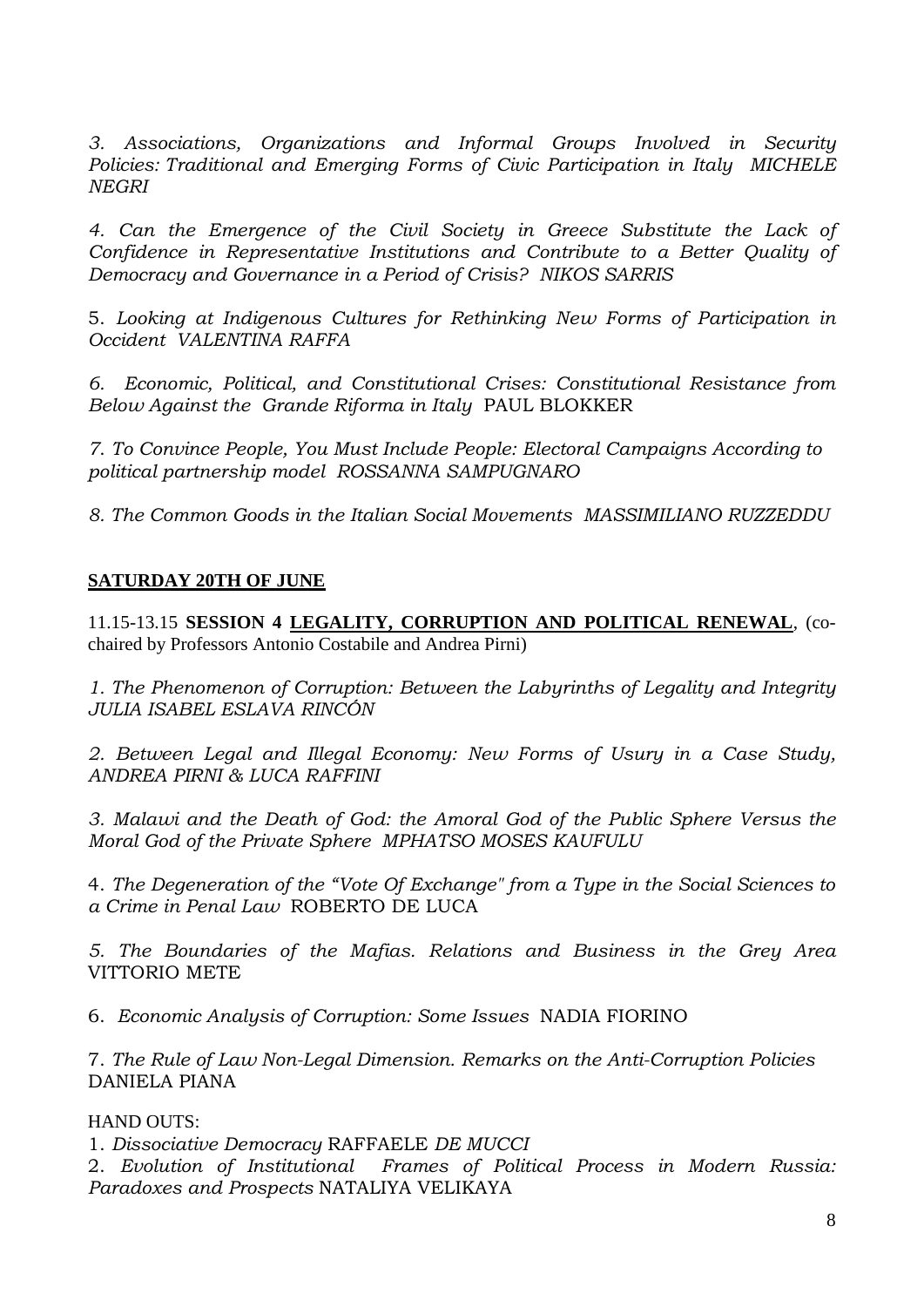### 13.30-15.30 Lunch

### 15.30 Departure

## **Summer School and Conference's Venue**

Domus Sessoriana P.zza Santa Croce In Gerusalemme, 10 - 00185 Roma Contacts: Tel: +39 06706151 Fax: +39 067018411 [info@domussessoriana.it](mailto:info@domussessoriana.it) <http://www.domussessoriana.it/index.php?pag=home>

Via Cesare de Lollis  $F$ Termini Termini Via dei Frentani e pretoriano M  $QUI$ 旧 Via dei Rammi Via Tiburina i Santa **F** Circonvallazione Tibut aggiore  $\left( n\right)$ Termini Laziali Alberto Large Eduardo Talamo α'n nza Vittorio Emanuele **S.** Bibiana **Via Ferre** f en Hotel Tempio<br>di Pallade Roma  $\odot$ Porta Maggiore Luzzan C)  $c_{\text{eff}}$ **Via Casilina Nord.** Via Ruggero Bongl Hotel Milton Roma 86 Ponte Casilino Villa Wolkonsky Eurostars Saint John **Eurostars R** Via de S S Quatro udovico di Savoia Via Ludovico di Savoia<br>Via Ludovico di Savoiami Domus Sessoriana Hotel ۵ 9 min in auto - casa  $100$ ÷ lena (  $AB$ Via la Spezia Via Or Via Monza Basilica di San<br>Giovanni in Laterano S. Giovanni M  $\frac{2}{3}$ O  $\hat{\mathbf{z}}$ o Google űа del

Directions (by train, bus or subway): http://www.domussessoriana.it/en/where-we-are.html

#### **Accommodation:**